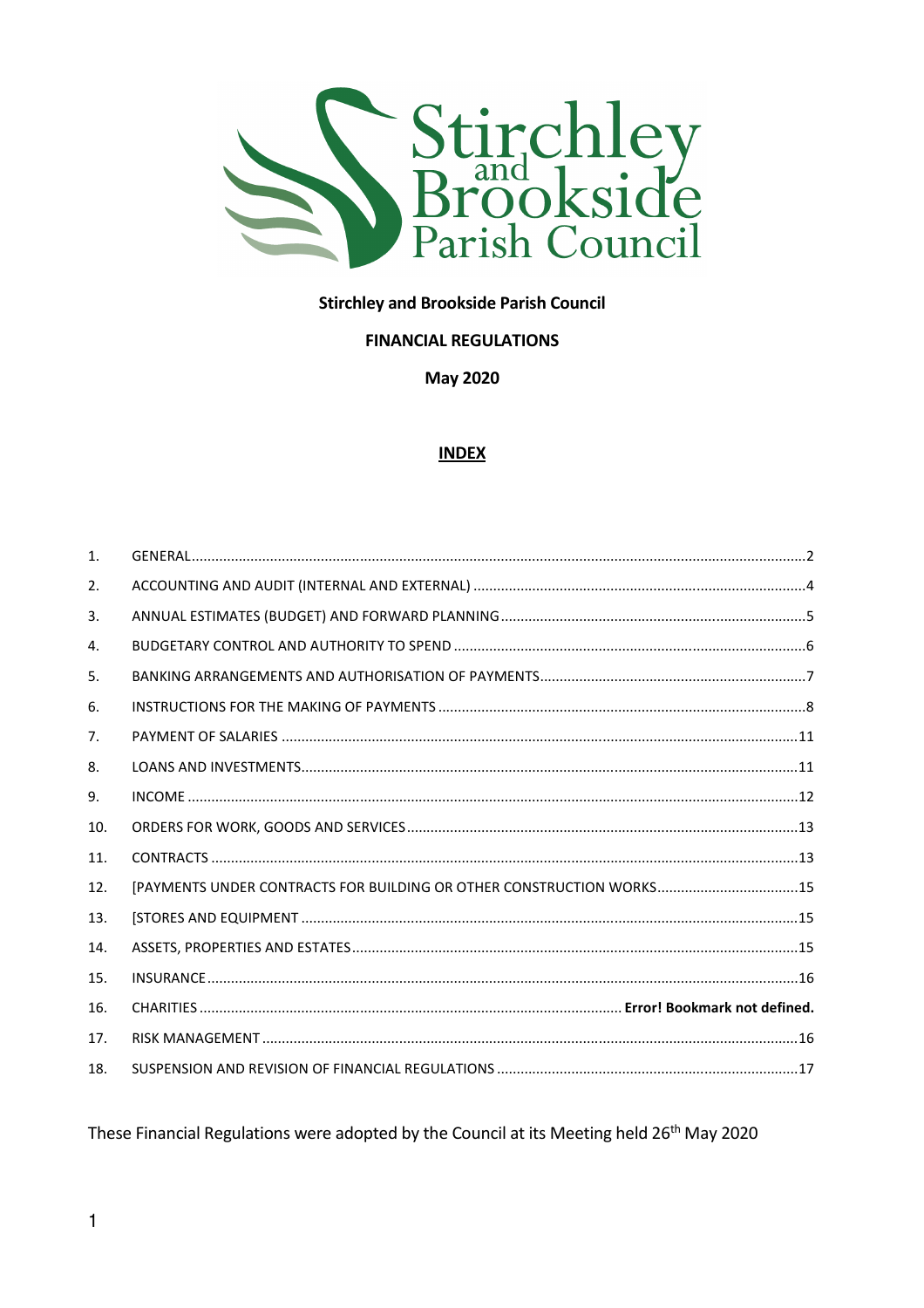### 1. GENERAL

- 1.1. These financial regulations govern the conduct of financial management by the council and may only be amended or varied by resolution of the council. Financial regulations are one of the council's three governing policy documents providing procedural guidance for members and officers. Financial regulations must be observed in conjunction with the council's standing orders and any individual financial regulations relating to contracts.
- 1.2. The council is responsible in law for ensuring that its financial management is adequate and effective and that the council has a sound system of internal control which facilitates the effective exercise of the council's functions, including arrangements for the management of risk.
- 1.3. The council's accounting control systems must include measures:
	- for the timely production of accounts;
	- that provide for the safe and efficient safeguarding of public money;
	- to prevent and detect inaccuracy and fraud; and
	- identifying the duties of officers.
- 1.4. These financial regulations demonstrate how the council meets these responsibilities and requirements.
- 1.5. At least once a year, prior to approving the Annual Governance Statement, the council must review the effectiveness of its system of internal control which shall be in accordance with proper practices.
- 1.6. Deliberate or wilful breach of these Regulations by an employee may give rise to disciplinary proceedings.
- 1.7. Members of Council are expected to follow the instructions within these Regulations and not to entice employees to breach them. Failure to follow instructions within these Regulations brings the office of Councillor into disrepute.
- 1.8. The Responsible Financial Officer (RFO) holds a statutory office to be appointed by the council. [The Clerk has been appointed as RFO for this council and these regulations will apply accordingly.]
- 1.9. The RFO;
	- acts under the policy direction of the council;
	- administers the council's financial affairs in accordance with all Acts, Regulations and proper practices;
	- determines on behalf of the council its accounting records and accounting control systems;
	- ensures the accounting control systems are observed;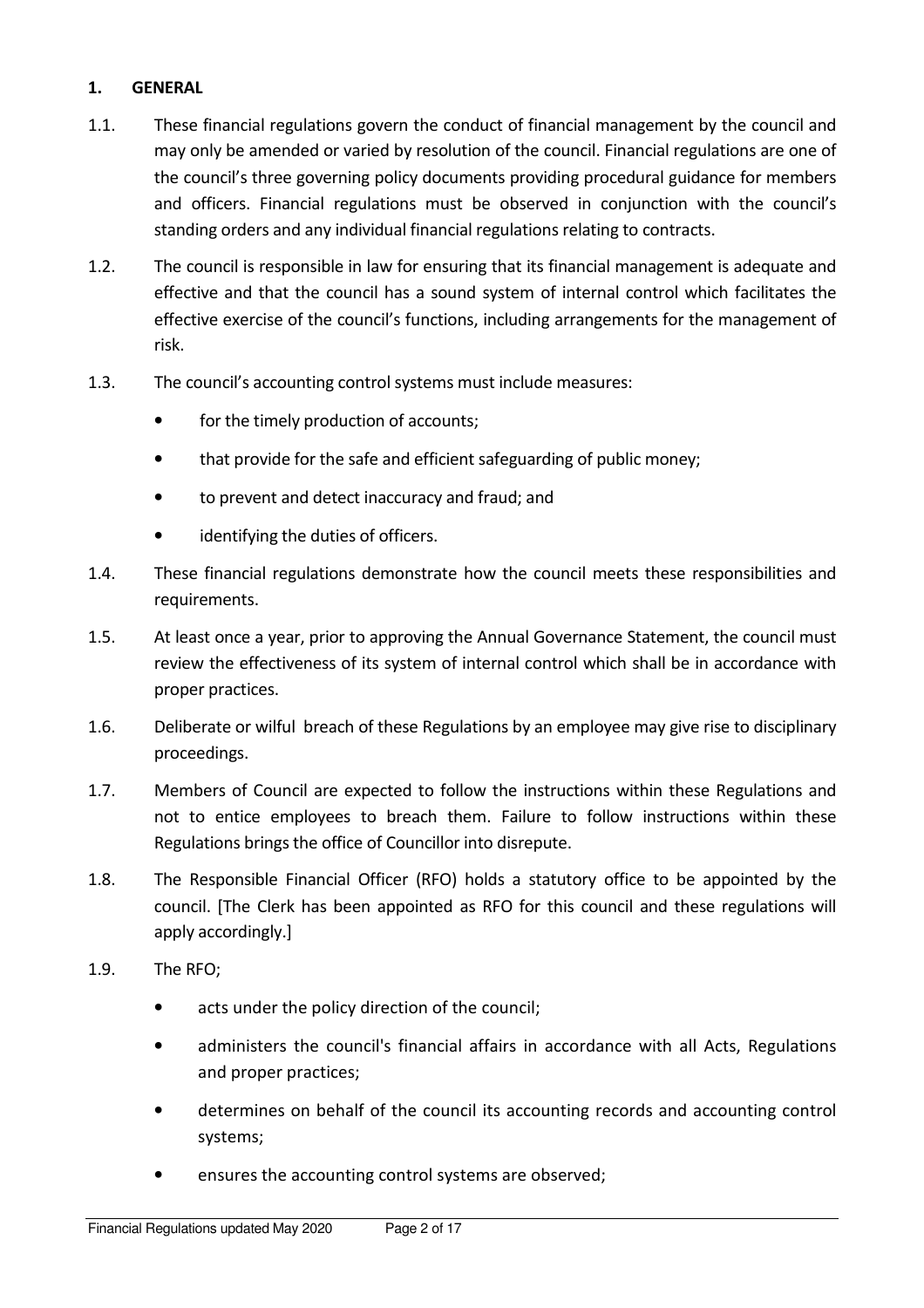- maintains the accounting records of the council up to date in accordance with proper practices;
- assists the council to secure economy, efficiency and effectiveness in the use of its resources; and
- produces financial management information as required by the council.
- 1.10. The accounting records determined by the RFO shall be sufficient to show and explain the council's transactions and to enable the RFO to ensure that any income and expenditure account and statement of balances, or record of receipts and payments and additional information, as the case may be, or management information prepared for the council from time to time comply with the Accounts and Audit Regulations.
- 1.11. The accounting records determined by the RFO shall in particular contain:
	- entries from day to day of all sums of money received and expended by the council and the matters to which the income and expenditure or receipts and payments account relate;
	- a record of the assets and liabilities of the council; and
	- wherever relevant, a record of the council's income and expenditure in relation to claims made, or to be made, for any contribution, grant or subsidy.
- 1.12. The accounting control systems determined by the RFO shall include:
	- procedures to ensure that the financial transactions of the council are recorded as soon as reasonably practicable and as accurately and reasonably as possible;
	- procedures to enable the prevention and detection of inaccuracies and fraud and the ability to reconstruct any lost records;
	- identification of the duties of officers dealing with financial transactions and division of responsibilities of those officers in relation to significant transactions;
	- procedures to ensure that uncollectable amounts, including any bad debts are not submitted to the council for approval to be written off except with the approval of the RFO and that the approvals are shown in the accounting records; and
	- measures to ensure that risk is properly managed.
- 1.13. The council is not empowered by these Regulations or otherwise to delegate certain specified decisions. In particular any decision regarding:
	- setting the final budget or the precept (Council Tax Requirement);
	- approving accounting statements;
	- approving an annual governance statement;
	- borrowing;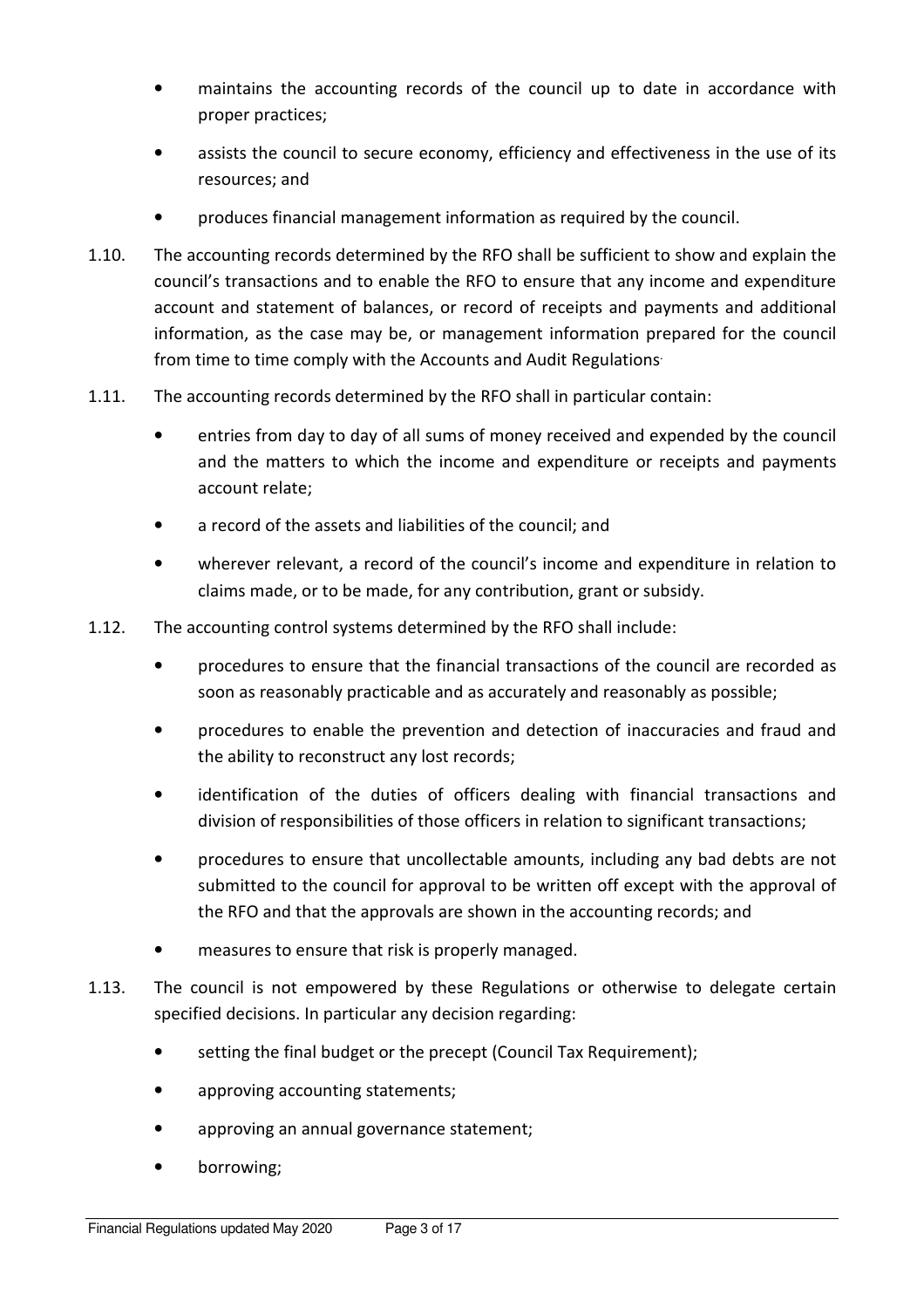- writing off bad debts;
- declaring eligibility for the General Power of Competence; and
- addressing recommendations in any report from the internal or external auditors,

shall be a matter for the full council only.

- 1.14. In addition the council must:
	- determine and keep under regular review the bank mandate for all council bank accounts;
	- approve any grant or a single commitment in excess of [£5,000]; and
	- in respect of the annual salary for any employee have regard to recommendations about annual salaries of employees made by the relevant Committee in accordance with its terms of reference.
- 1.15. In these financial regulations, references to the Accounts and Audit Regulations or 'the regulations' shall mean the regulations issued under the provisions of section 27 of the Audit Commission Act 1998, or any superseding legislation, and then in force unless otherwise specified.

In these financial regulations the term 'proper practice' or 'proper practices' shall refer to guidance issued in Governance and Accountability for Local Councils – a Practitioners' Guide (England) issued by the Joint Practitioners Advisory Group (JPAG), available from the websites of NALC and the Society for Local Council Clerks (SLCC).

### 2. ACCOUNTING AND AUDIT (INTERNAL AND EXTERNAL)

- 2.1. All accounting procedures and financial records of the council shall be determined by the RFO in accordance with the Accounts and Audit Regulations, appropriate Guidance and proper practices.
- 2.2. On a regular basis, at least twice a year the Audit Sub-Committee shall verify bank reconciliations (for all accounts) produced by the RFO. The sub-committee member shall sign the reconciliations and the original bank statements (or similar document) as evidence of verification. This activity shall on conclusion be reported, including any exceptions, to and noted by the council.
- 2.3. The RFO shall complete the annual statement of accounts, annual report, and any related documents of the council contained in the Annual Return (as specified in proper practices) as soon as practicable after the end of the financial year and having certified the accounts shall submit them and report thereon to the council within the timescales set by the Accounts and Audit Regulations.
- 2.4. The council shall ensure that there is an adequate and effective system of internal audit of its accounting records, and of its system of internal control in accordance with proper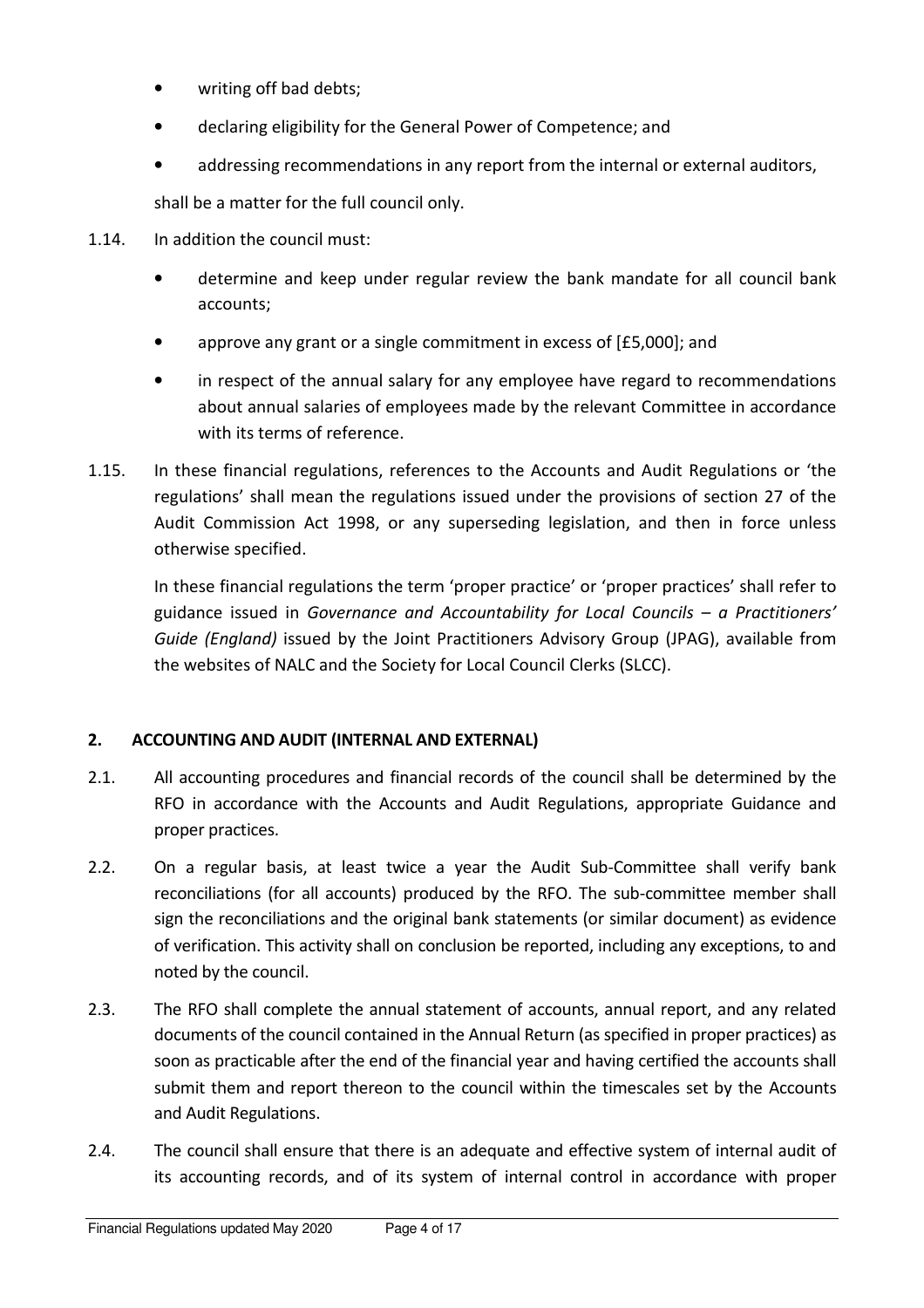practices. Any officer or member of the council shall make available such documents and records as appear to the council to be necessary for the purpose of the audit and shall, as directed by the council, supply the RFO, internal auditor, or external auditor with such information and explanation as the council considers necessary for that purpose.

- 2.5. The internal auditor shall be appointed by and shall carry out the work in relation to internal controls required by the council in accordance with proper practices.
- 2.6. The internal auditor shall:
	- be competent and independent of the financial operations of the council;
	- report to council in writing, or in person, on a regular basis with a minimum of one annual written report during each financial year;
	- to demonstrate competence, objectivity and independence, be free from any actual or perceived conflicts of interest, including those arising from family relationships; and
	- have no involvement in the financial decision making, management or control of the council.
- 2.7. Internal or external auditors may not under any circumstances:
	- perform any operational duties for the council;
	- initiate or approve accounting transactions; or
	- direct the activities of any council employee, except to the extent that such employees have been appropriately assigned to assist the internal auditor.
- 2.8. For the avoidance of doubt, in relation to internal audit the terms 'independent' and 'independence' shall have the same meaning as is described in proper practices.
- 2.9. The RFO shall make arrangements for the exercise of electors' rights in relation to the accounts including the opportunity to inspect the accounts, books, and vouchers and display or publish any notices and statements of account required by Audit Commission Act 1998, or any superseding legislation, and the Accounts and Audit Regulations.
- 2.10. The RFO shall, without undue delay, bring to the attention of all councillors any correspondence or report from internal or external auditors.

### 3. ANNUAL ESTIMATES (BUDGET) AND FORWARD PLANNING

- 3.1. Each committee shall review its three year forecast of revenue and capital receipts and payments. Having regard to the forecast, it shall thereafter formulate and submit proposals for the following financial year to the council not later than the end of December each year including any proposals for revising the forecast.
- 3.2. The RFO must each year, by no later than November prepare detailed estimates of all receipts and payments including the use of reserves and all sources of funding for the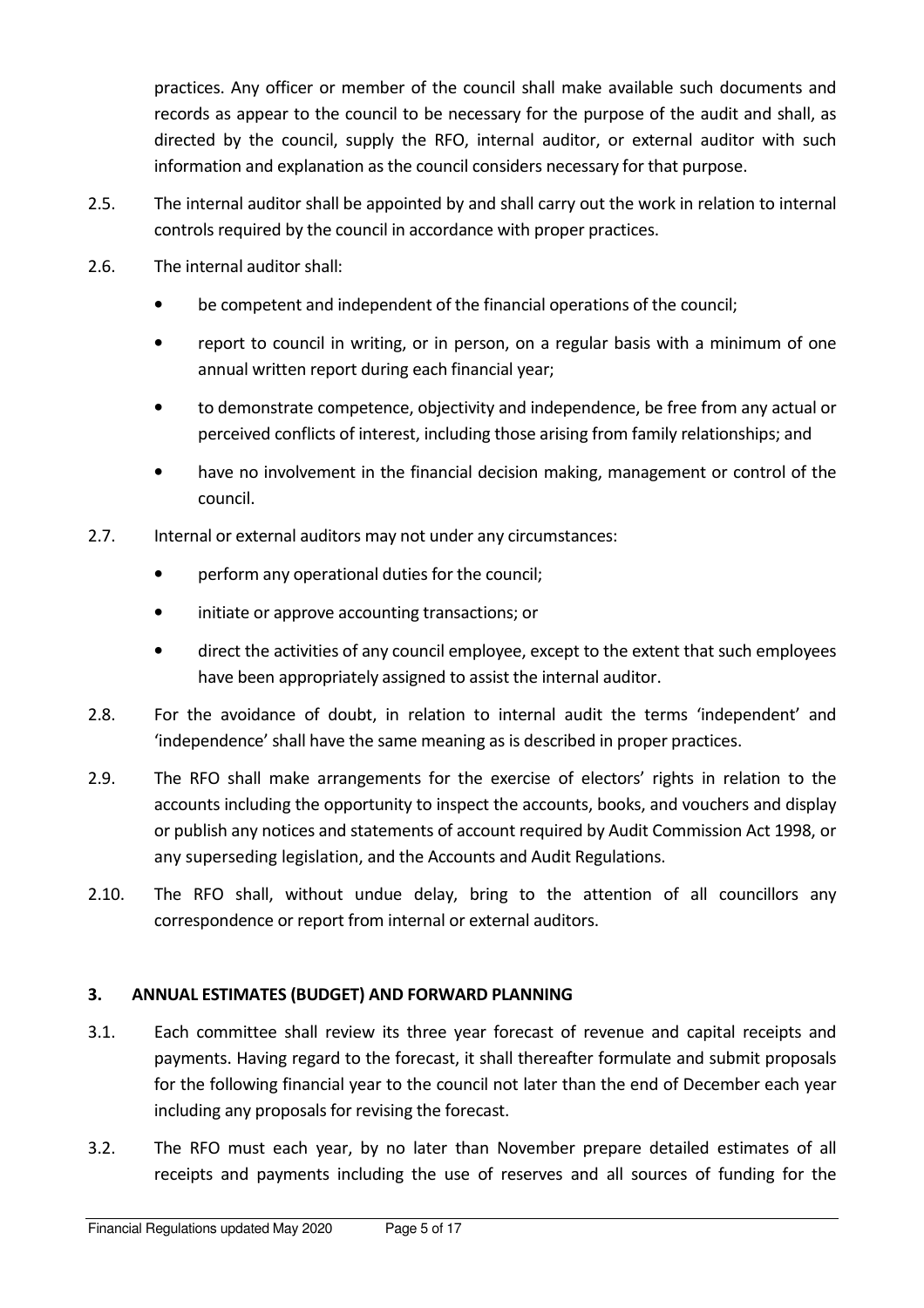following financial year in the form of a budget to be considered by the relevant committee and the council.

- 3.3. The council shall consider annual budget proposals in relation to the council's three year forecast of revenue and capital receipts and payments including recommendations for the use of reserves and sources of funding and update the forecast accordingly.
- 3.4. The council shall fix the precept (council tax requirement), and relevant basic amount of council tax to be levied for the ensuing financial year not later than by the end of January each year. The RFO shall issue the precept to the billing authority and shall supply each member with a copy of the approved annual budget.
- 3.5. The approved annual budget shall form the basis of financial control for the ensuing year.

# 4. BUDGETARY CONTROL AND AUTHORITY TO SPEND

- 4.1. Expenditure on revenue items may be authorised up to the amounts included for that class of expenditure in the approved budget. This authority is to be determined by:
	- the council for all items over £5,000;
	- a duly delegated committee of the council for items over £500; or
	- the Clerk, in conjunction with Chairman of Council or Chairman of the appropriate committee, for any items below £500.

Such authority is to be evidenced by a Minute or by an authorisation slip duly signed by the Clerk, and where necessary also by the appropriate Chairman.

Contracts may not be disaggregated to avoid controls imposed by these regulations.

- 4.2. No expenditure may be authorised that will exceed the amount provided in the revenue budget for that class of expenditure other than by resolution of the council, or duly delegated committee. During the budget year and with the approval of council having considered fully the implications for public services, unspent and available amounts may be moved to other budget headings or to an earmarked reserve as appropriate ('virement').
- 4.3. Unspent provisions in the revenue or capital budgets for completed projects shall not be carried forward to a subsequent year.
- 4.4. The salary budgets are to be reviewed at least annually in October for the following financial year and such review shall be evidenced by a hard copy schedule signed by the Clerk and the Chairman of Council or Personnel Sub Committee. The RFO will inform committees of any changes impacting on their budget requirement for the coming year in good time.
- 4.5. In cases of extreme risk to the delivery of council services, the clerk may authorise revenue expenditure on behalf of the council which in the clerk's judgement it is necessary to carry out. Such expenditure includes repair, replacement or other work, whether or not there is any budgetary provision for the expenditure, subject to a limit of £500. The Clerk shall report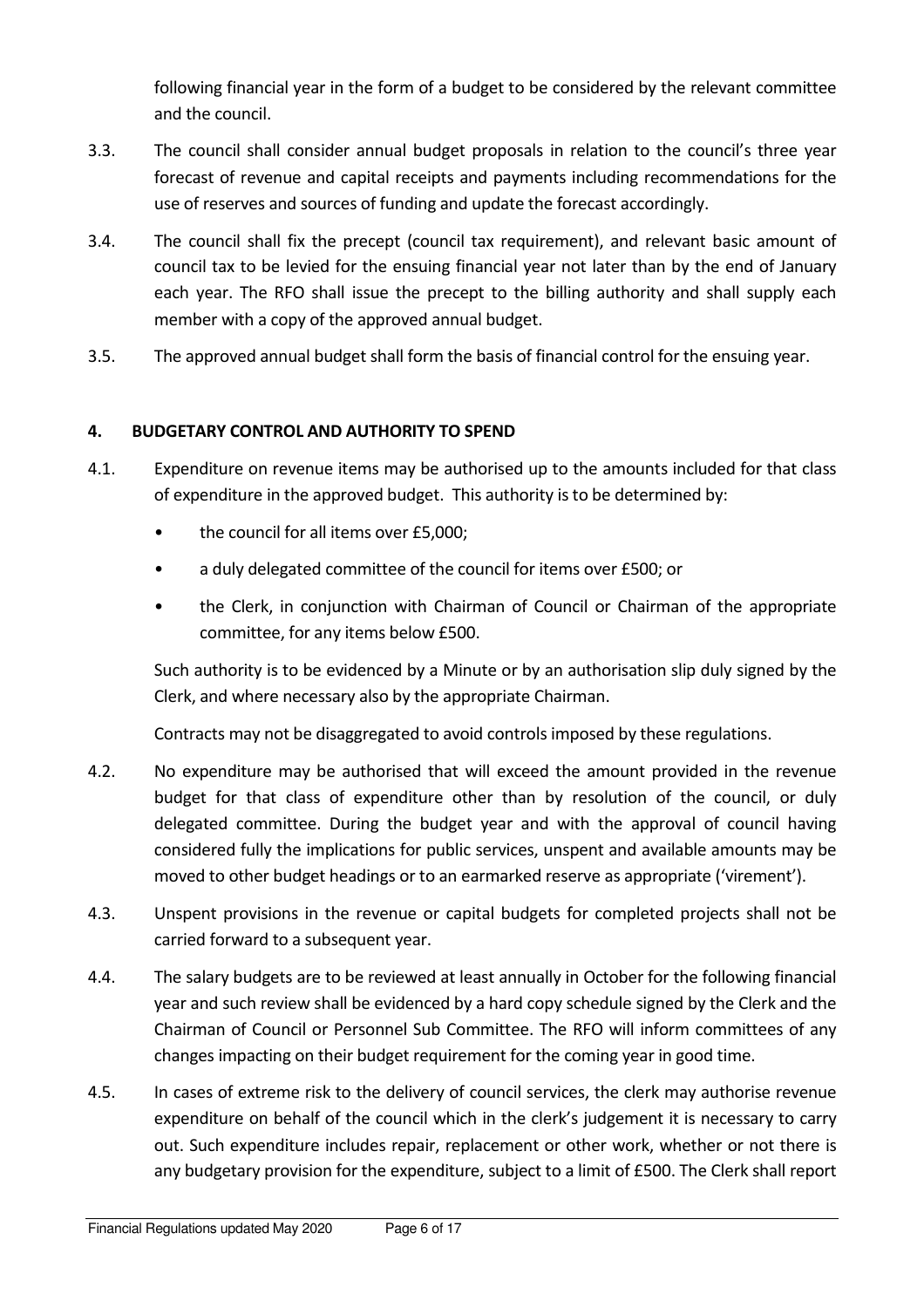such action to the chairman as soon as possible and to the council as soon as practicable thereafter.

- 4.6. No expenditure shall be authorised in relation to any capital project and no contract entered into or tender accepted involving capital expenditure unless the council is satisfied that the necessary funds are available and the requisite borrowing approval has been obtained.
- 4.7. All capital works shall be administered in accordance with the council's standing orders and financial regulations relating to contracts.
- 4.8. The RFO shall regularly provide the council with a statement of receipts and payments to date under each head of the budgets, comparing actual expenditure to the appropriate date against that planned as shown in the budget. These statements are to be prepared at least at the end of each financial quarter and shall show explanations of material variances. For this purpose "material" shall be in excess of £100 or 15% of the budget.
- 4.9. Changes in earmarked reserves shall be approved by council as part of the budgetary control process.

# 5. BANKING ARRANGEMENTS AND AUTHORISATION OF PAYMENTS

- 5.1. The council's banking arrangements, including the bank mandate, shall be made by the RFO and approved by the council; banking arrangements may not be delegated to a committee. They shall be regularly reviewed for safety and efficiency.
- 5.2. The RFO shall prepare a schedule of payments made during the previous month forming part of the Agenda for the Meeting, present the schedule to council or to the policy committee. The council / committee shall review the schedule for compliance. Personal payments (including salaries, wages, expenses and any payment made in relation to the termination of a contract of employment) may be summarised to remove public access to any personal information.
- 5.3. All invoices for payment shall be examined, verified and certified by the RFO to confirm that the work, goods or services to which each invoice relates has been received, carried out, examined and represents expenditure previously approved by the council.
- 5.4. The RFO shall examine invoices for arithmetical accuracy and analyse them to the appropriate expenditure heading. The RFO shall take all steps to pay all invoices submitted, and which are in order, at the next available council Meeting.
- 5.5. The Clerk and RFO shall have delegated authority to authorise the payment of items only in the following circumstances:
	- a) If a payment is necessary to avoid a charge to interest under the Late Payment of Commercial Debts (Interest) Act 1998, and the due date for payment is before the next scheduled Meeting of council, where the Clerk and RFO certify that there is no dispute or other reason to delay payment, provided that a list of such payments shall be submitted to the next appropriate meeting of council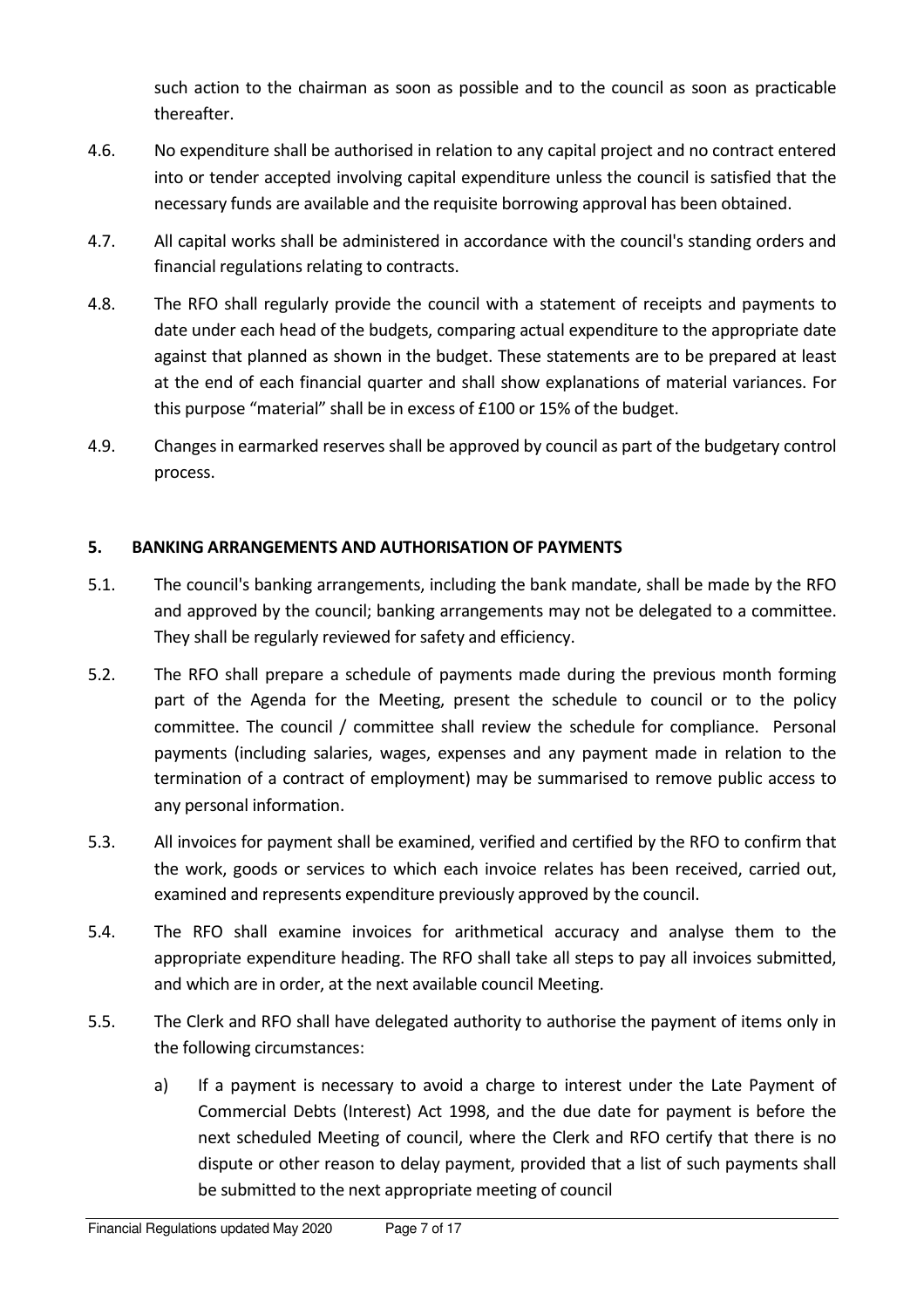- b) An expenditure item authorised under 5.6 below (continuing contracts and obligations) provided that a list of such payments shall be submitted to the next appropriate meeting of council or policy committee; or
- c) fund transfers within the councils banking arrangements, provided that a list of such payments shall be submitted to the next appropriate meeting of council or policy committee.
- 5.6. For each financial year the Clerk and RFO shall draw up a list of due payments which arise on a regular basis as the result of a continuing contract, statutory duty, or obligation (such as but not exclusively), Salaries, PAYE and NI, Superannuation Fund and regular maintenance contracts and the like for which the audit sub-committee may authorise payment for the year provided that the requirements of regulation 4.1 (Budgetary Controls) are adhered to, provided also that a list of such payments shall be submitted to the next appropriate meeting of council.
- 5.7. In respect of grants a duly authorised committee shall approve expenditure within any limits set by council and in accordance with any Policy statement approved by council. Any Revenue or Capital Grant in excess of £5,000 shall before payment, be subject to ratification by resolution of the council.
- 5.8. Members are subject to the Code of Conduct that has been adopted by the council and shall comply with the Code and Standing Orders when a decision to authorise or instruct payment is made in respect of a matter in which they have a disclosable pecuniary or other interest, unless a dispensation has been granted.
- 5.9. The council will aim to rotate the duties of members in these Regulations so that onerous duties are shared out as evenly as possible over time.
- 5.10. Any changes in the recorded details of suppliers, such as bank account records, shall be approved in writing by a Member.

# 6. INSTRUCTIONS FOR THE MAKING OF PAYMENTS

- 6.1. The council will make safe and efficient arrangements for the making of its payments.
- 6.2. Following authorisation under Financial Regulation 5 above, the council, a duly delegated committee or, if so delegated, the Clerk or RFO shall give instruction that a payment shall be made.
- 6.3. All payments shall be effected by cheque or other instructions to the council's bankers, or otherwise, in accordance with a resolution of Council or Policy Committee.
- 6.4. Cheques or orders for payment drawn on the bank account in accordance with the schedule as presented to council or committee shall be signed by two members of council, the Clerk/RFO should authorise the payment first. If a member who is also a bank signatory has declared a disclosable pecuniary interest, or has any other interest, in the matter in respect of which the payment is being made, that Councillor shall be required to consider Standing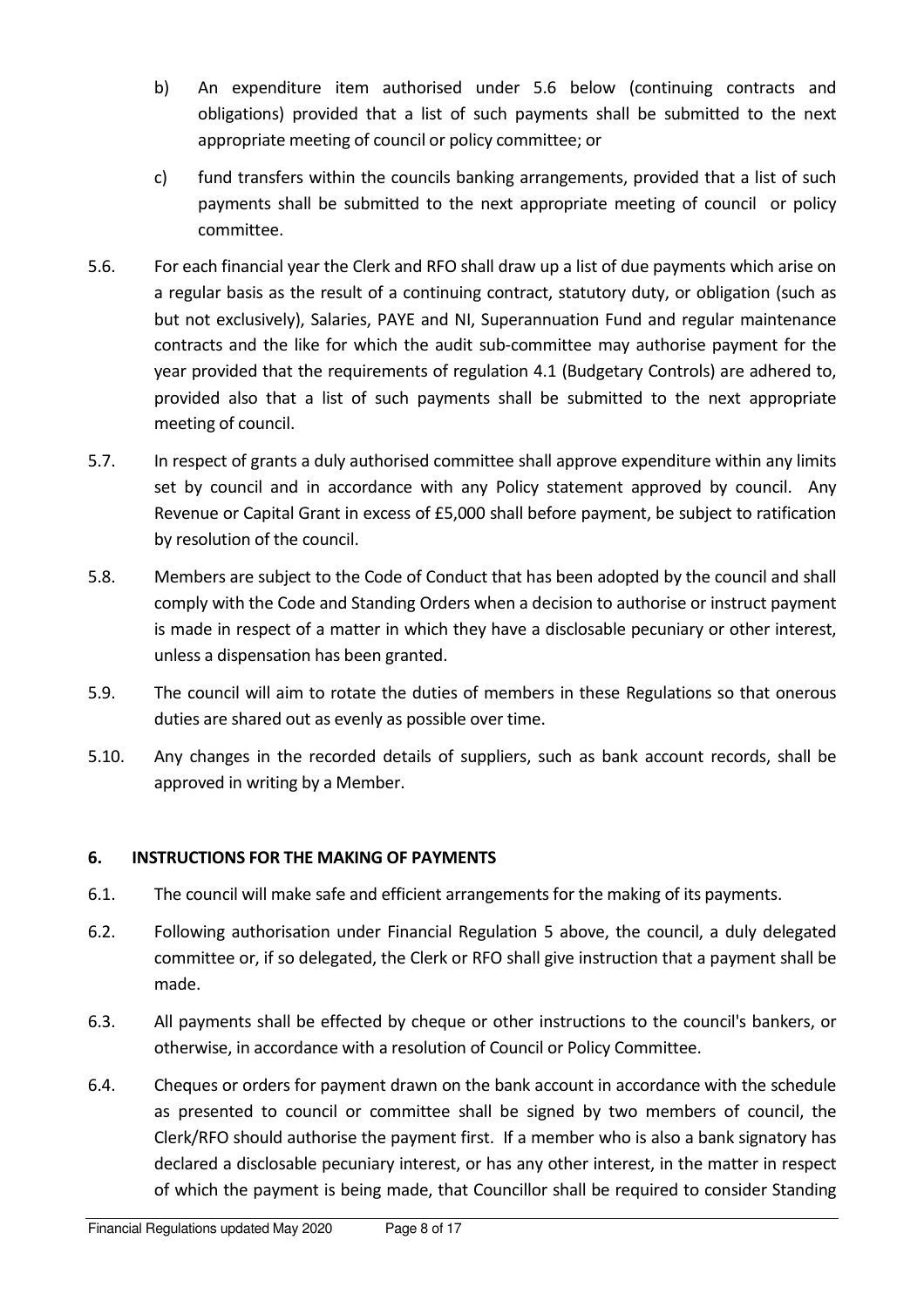Orders, and thereby determine whether it is appropriate and / or permissible to be a signatory to the transaction in question.

- 6.5. To indicate agreement of the details shown on the cheque or order for payment with the counterfoil and the invoice or similar documentation, the signatories shall each also initial the control slip counterfoil.
- 6.6. Cheques or orders for payment shall not normally be presented for signature other than at a council or committee meeting (including immediately before or after such a meeting). Any signatures obtained away from such meetings shall be reported to the council or Policy Committee at the next convenient meeting.
- 6.7. If thought appropriate by the council, payment for utility supplies (energy, telephone and water) and any National Non-Domestic Rates may be made by variable Direct Debit provided that the instructions are signed by two members and any payments are reported to council as made. The approval of the use of a variable Direct Debit shall be renewed by resolution of the council at least every two years.
- 6.8. If thought appropriate by the council, payment for certain items (principally Salaries) may be made by Banker's Standing Order provided that the instructions are signed, or otherwise evidenced by two members are retained and any payments are reported to council as made. The approval of the use of a Banker's Standing Order shall be renewed by resolution of the council at least every two years.
- 6.9. If thought appropriate by the council, payment for certain items may be made by BACS or CHAPS methods provided that the instructions for each payment are signed, or otherwise evidenced, by two authorised bank signatories are retained and any payments are reported to council as made. The approval of the use of BACS or CHAPS shall be renewed by resolution of the council at least every two years.
- 6.10. If thought appropriate by the council payment for certain items may be made by internet banking transfer provided evidence is retained showing which members approved the payment.
- 6.11. Where a computer requires use of a personal identification number (PIN) or other password(s), for access to the council's records on that computer, a note shall be made of the PIN and Passwords and shall be handed to and retained by the Chairman of Council in a sealed dated envelope. This envelope may not be opened other than in the presence of two other councillors. After the envelope has been opened, in any circumstances, the PIN and / or passwords shall be changed as soon as practicable. The fact that the sealed envelope has been opened, in whatever circumstances, shall be reported to all members immediately and formally to the next available meeting of the council. This will not be required for a member's personal computer used only for remote authorisation of bank payments.
- 6.12. No employee or councillor shall disclose any PIN or password, relevant to the working of the council or its bank accounts, to any person not authorised in writing by the council or a duly delegated committee.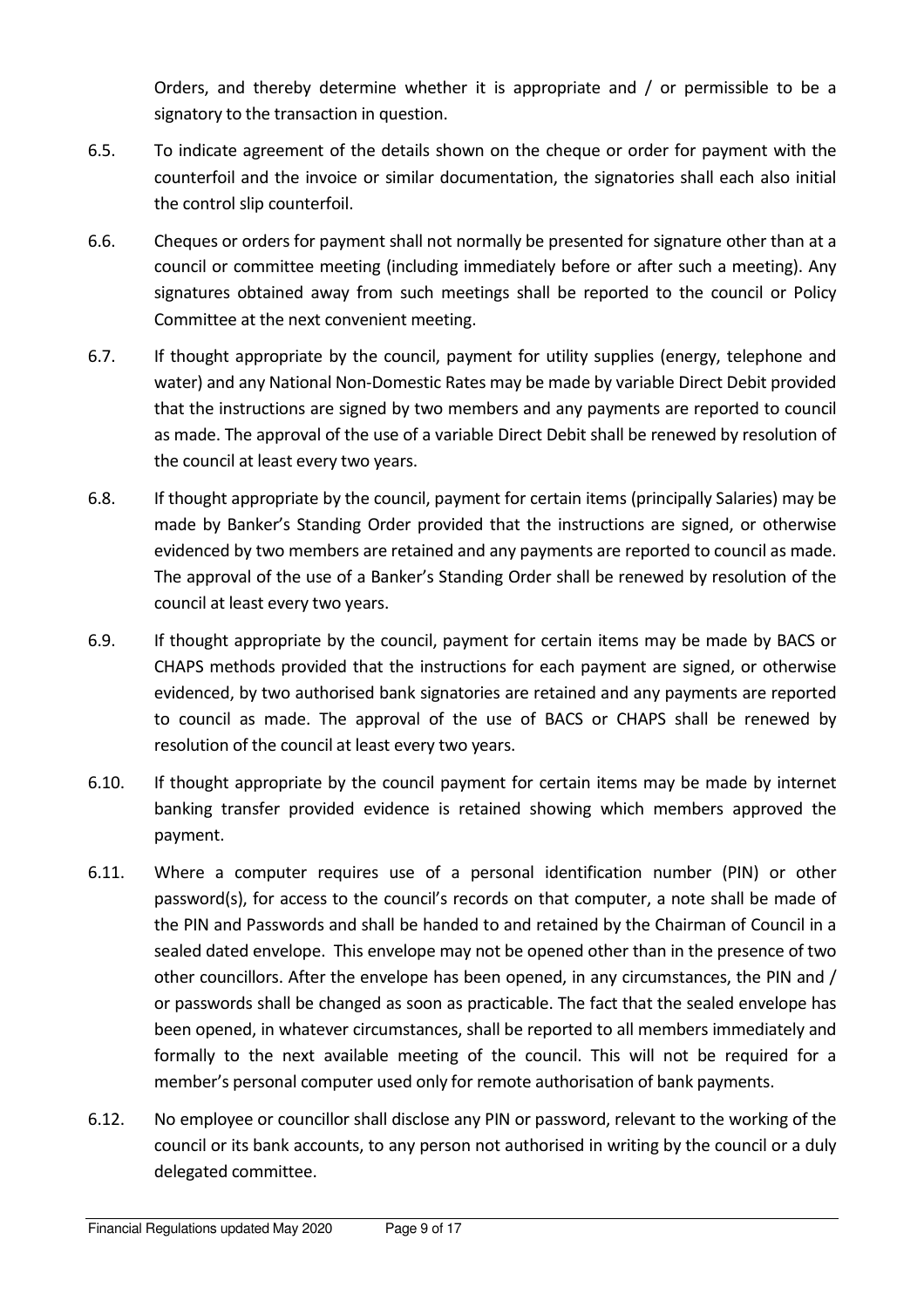- 6.13. Regular back-up copies of the records on any computer shall be made and shall be stored securely away from the computer in question, and preferably off site.
- 6.14. The council, and any members using computers for the council's financial business, shall ensure that anti-virus, anti-spyware and firewall, software with automatic updates, together with a high level of security, is used.
- 6.15. Where internet banking arrangements are made with any bank, the Clerk [RFO] shall be appointed as the Service Administrator. The Bank Mandate approved by the council shall identify a number of councillors who will be authorised to approve transactions on those accounts. The bank mandate will state clearly the amounts of payments that can be instructed by the use of the Service Administrator alone, or by the Service Administrator with a stated number of approvals.
- 6.16. Access to any internet banking accounts will be directly to the access page (which may be saved under "favourites"), and not through a search engine or e-mail link. Remembered or saved passwords facilities must not be used on any computer used for council banking work. Breach of this Regulation will be treated as a very serious matter under these regulations.
- 6.17. Changes to account details for suppliers, which are used for internet banking may only be changed on written hard copy notification by the supplier and supported by hard copy authority for change signed by [two of] the Clerk [the RFO][a member]. A programme of regular checks of standing data with suppliers will be followed.
- 6.18. Any Debit Card issued for use will be specifically restricted to the Clerk / RFO and will also be restricted to a single transaction maximum value of £500 unless authorised by council or finance committee in writing before any order is placed.
- 6.19. Any corporate credit card or trade card account opened by the council will be specifically restricted to use authorised by the Clerk and shall be subject to automatic payment in full at each month-end.
- 6.20. The RFO may provide petty cash to officers for the purpose of defraying operational and other expenses. Vouchers for payments made shall be forwarded to the RFO with a claim for reimbursement.
	- a) The RFO shall maintain a petty cash float of £200 for the purpose of defraying operational and other expenses. Vouchers for payments made from petty cash shall be kept to substantiate the payment.
	- b) Income received must not be paid into the petty cash float but must be separately banked, as provided elsewhere in these regulations.
	- c) Payments to maintain the petty cash float shall be shown separately on the schedule of payments presented to council under 5.2 above.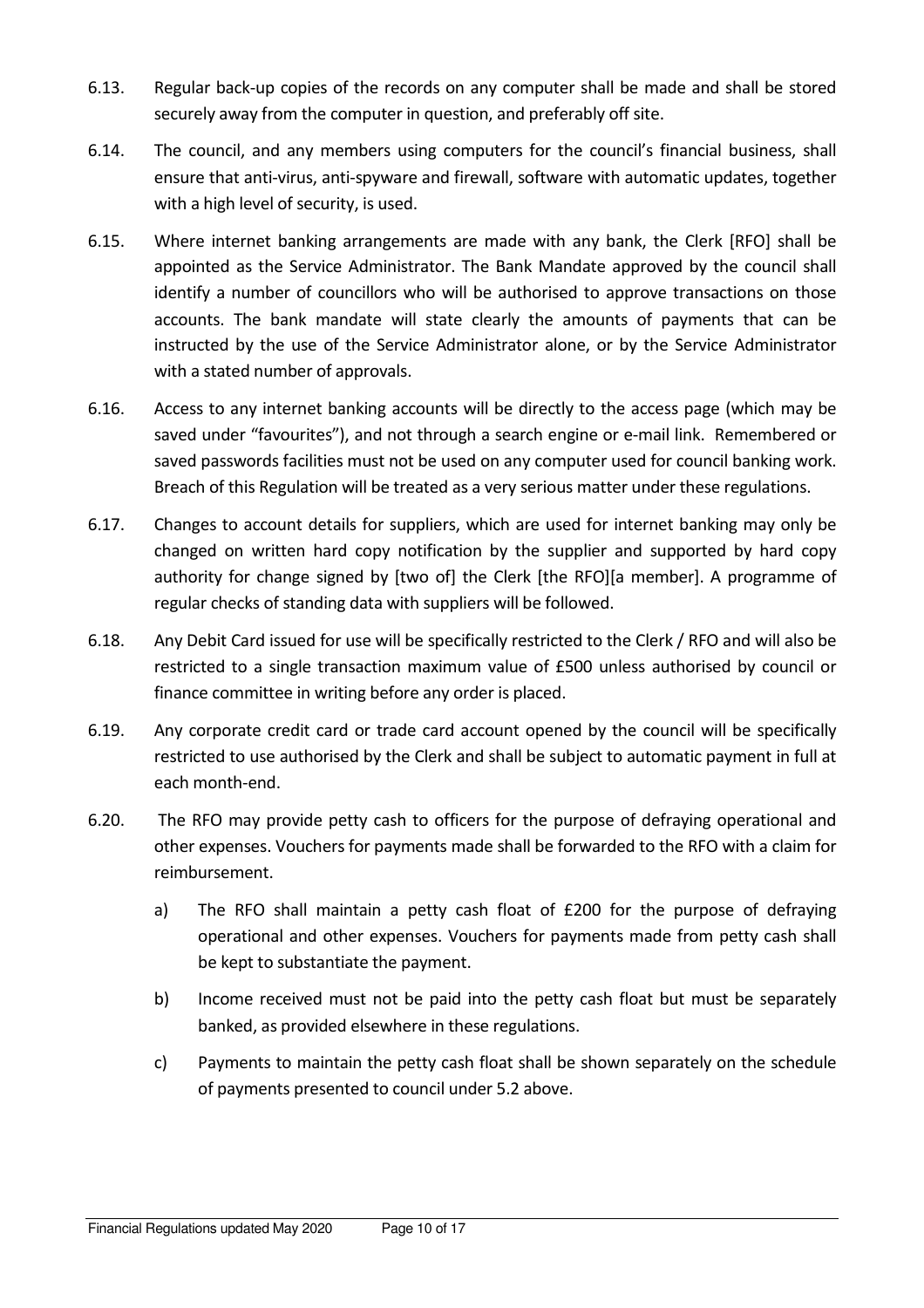#### 7. PAYMENT OF SALARIES

- 7.1. As an employer, the council shall make arrangements to meet fully the statutory requirements placed on all employers by PAYE and National Insurance legislation. The payment of all salaries shall be made in accordance with payroll records and the rules of PAYE and National Insurance currently operating, and salary rates shall be as agreed by council, or duly delegated committee.
- 7.2. Payment of salaries and payment of deductions from salary such as may be required to be made for tax, national insurance and pension contributions, or similar statutory or discretionary deductions must be made in accordance with the payroll records and on the appropriate dates stipulated in employment contracts, provided that each payment is reported to the next available council meeting, as set out in these regulations above.
- 7.3. No changes shall be made to any employee's pay, emoluments, or terms and conditions of employment without the prior consent of the council.
- 7.4. Each and every payment to employees of net salary and to the appropriate creditor of the statutory and discretionary deductions shall be recorded in a separate confidential record (confidential cash book). This confidential record is not open to inspection or review (under the Freedom of Information Act 2000 or otherwise) other than:
	- a) by any councillor who can demonstrate a need to know;
	- b) by the internal auditor;
	- c) by the external auditor; or
	- d) by any person authorised under Audit Commission Act 1998, or any superseding legislation.
- 7.5. The total of such payments in each calendar month shall be reported with all other payments as made as may be required under these Financial Regulations, to ensure that only payments due for the period have actually been paid.
- 7.6. An effective system of personal performance management should be maintained for the senior officers.
- 7.7. Any termination payments shall be supported by a clear business case and reported to the council. Termination payments shall only be authorised by council.
- 7.8. Before employing interim staff the council must consider a full business case.

### 8. LOANS AND INVESTMENTS

8.1. All borrowings shall be effected in the name of the council, after obtaining any necessary borrowing approval. Any application for borrowing approval shall be approved by Council as to terms and purpose. The application for Borrowing Approval, and subsequent arrangements for the Loan shall only be approved by full council.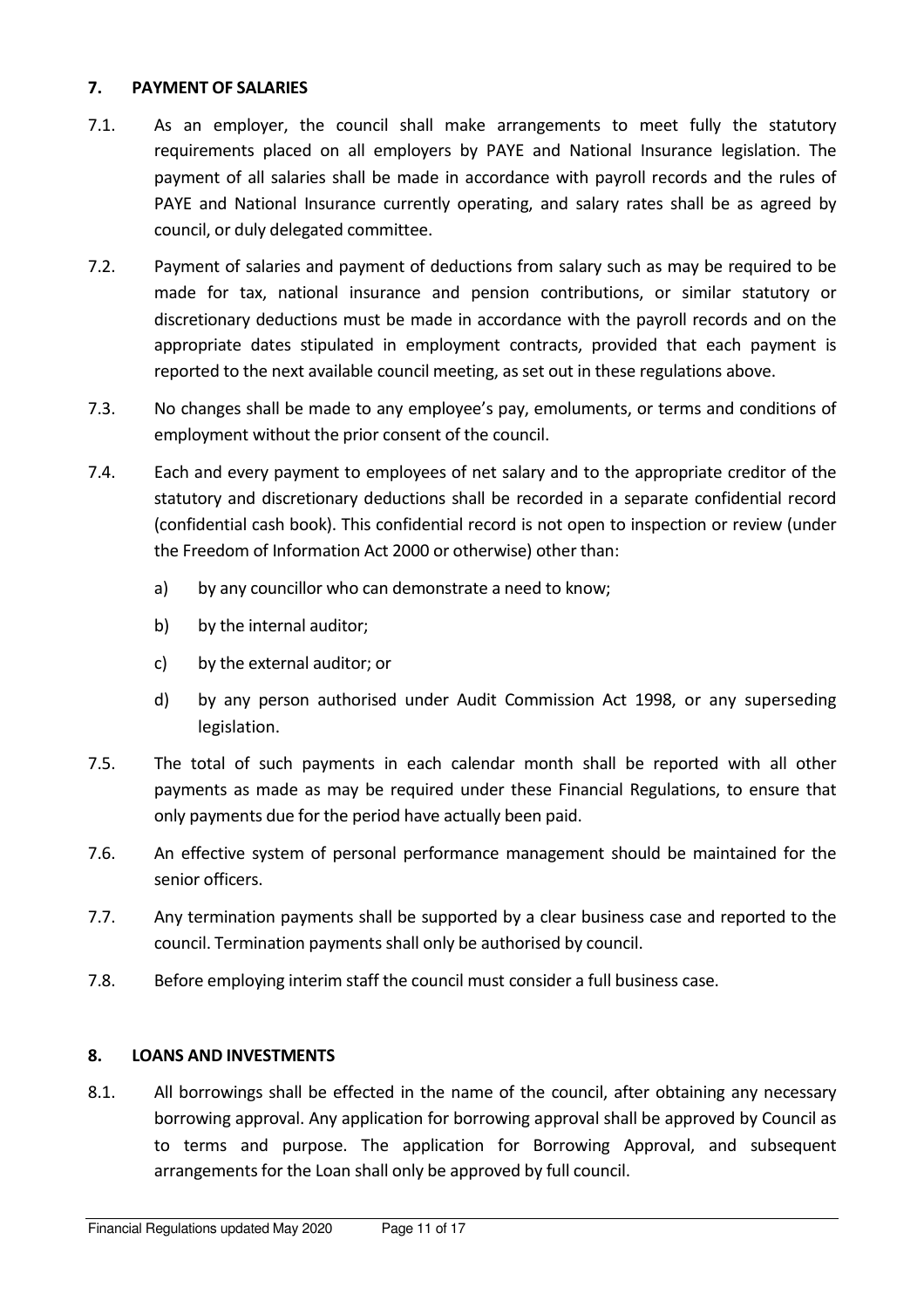- 8.2. Any financial arrangement which does not require formal Borrowing Approval from the Secretary of State (such as Hire Purchase or Leasing of tangible assets) shall be subject to approval by the full council. In each case a report in writing shall be provided to council in respect of value for money for the proposed transaction.
- 8.3. The council will arrange with the council's banks and investment providers for the sending of a copy of each statement of account to the Chair of the Audit Sub Committee at the same time as one is issued to the Clerk or RFO.
- 8.4. All loans and investments shall be negotiated in the name of the Council and shall be for a set period in accordance with council policy.
- 8.5. The council shall consider the need for an Investment Strategy and Policy which, if drawn up, shall be in accordance with relevant regulations, proper practices and guidance. Any Strategy and Policy shall be reviewed by the council at least annually.
- 8.6. All investments of money under the control of the council shall be in the name of the council.
- 8.7. All investment certificates and other documents relating thereto shall be retained in the custody of the RFO.
- 8.8. Payments in respect of short term or long term investments, including transfers between bank accounts held in the same bank, or branch, shall be made in accordance with Regulation 5 (Authorisation of payments) and Regulation 6 (Instructions for payments).

### 9. INCOME

- 9.1. The collection of all sums due to the council shall be the responsibility of and under the supervision of the RFO.
- 9.2. Particulars of all charges to be made for work done, services rendered or goods supplied shall be agreed annually by the council, notified to the RFO and the RFO shall be responsible for the collection of all accounts due to the council.
- 9.3. The council will review all fees and charges at least annually, following a report of the Clerk.
- 9.4. Any sums found to be irrecoverable and any bad debts shall be reported to the council and shall be written off in the year.
- 9.5. All sums received on behalf of the council shall be banked intact as directed by the RFO. In all cases, all receipts shall be deposited with the council's bankers with such frequency as the RFO considers necessary.
- 9.6. The origin of each receipt shall be entered on the paying-in slip.
- 9.7. Personal cheques shall not be cashed out of money held on behalf of the council.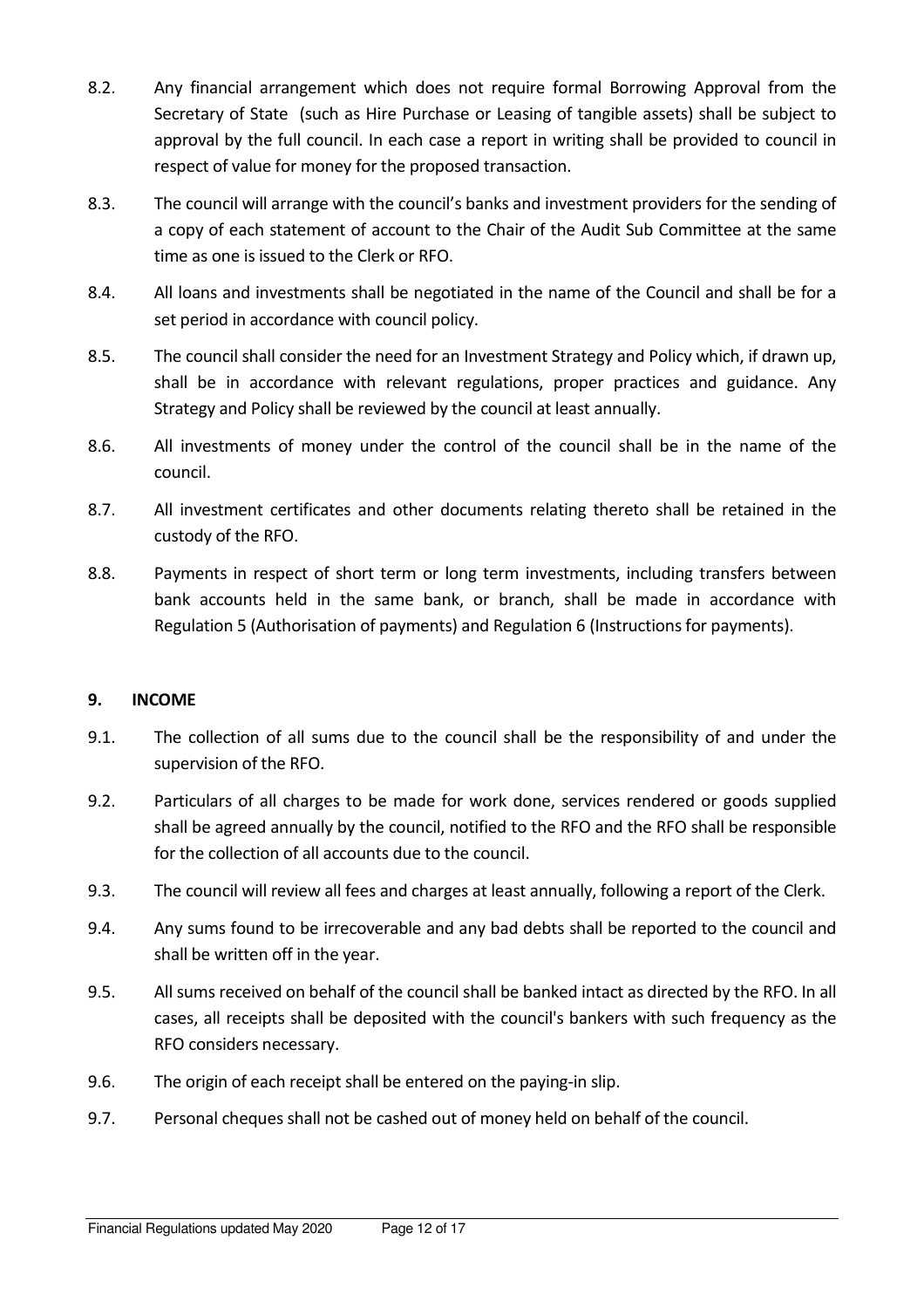- 9.8. The RFO shall promptly complete any VAT Return that is required. Any repayment claim due in accordance with VAT Act 1994 section 33 shall be made at least annually coinciding with the financial year end.
- 9.9. Where any significant sums of cash are regularly received by the council, the RFO shall take such steps as are agreed by the council to ensure that more than one person is present when the cash is counted in the first instance, that there is a reconciliation to some form of control such as ticket issues, and that appropriate care is taken in the security and safety of individuals banking such cash.

### 10. ORDERS FOR WORK, GOODS AND SERVICES

- 10.1. An official order or letter shall be issued for all work, goods and services unless a formal contract is to be prepared or an official order would be inappropriate. Copies of orders shall be retained.
- 10.2. Order books shall be controlled by the RFO.
- 10.3. All members and Officers are responsible for obtaining value for money at all times. An officer issuing an official order shall ensure as far as reasonable and practicable that the best available terms are obtained in respect of each transaction, usually by obtaining three or more quotations or estimates from appropriate suppliers, subject to any de minimis provisions in Regulation 11 (I) below.
- 10.4. A member may not issue an official order or make any contract on behalf of the council.
- 10.5. The RFO shall verify the lawful nature of any proposed purchase before the issue of any order, and in the case of new or infrequent purchases or payments, the RFO shall ensure that the statutory authority shall be reported to the meeting at which the order is approved so that the Minutes can record the power being used.

# 11. CONTRACTS

- 11.1. Procedures as to contracts are laid down as follows:
	- a. Every contract shall comply with these financial regulations, and no exceptions shall be made otherwise than in an emergency provided that this regulation need not apply to contracts which relate to items (i) to (vi) below:
		- i.for the supply of gas, electricity, water, sewerage and telephone services;
		- ii. for specialist services such as are provided by solicitors, accountants, surveyors and planning consultants;
		- iii. for work to be executed or goods or materials to be supplied which consist of repairs to or parts for existing machinery or equipment or plant;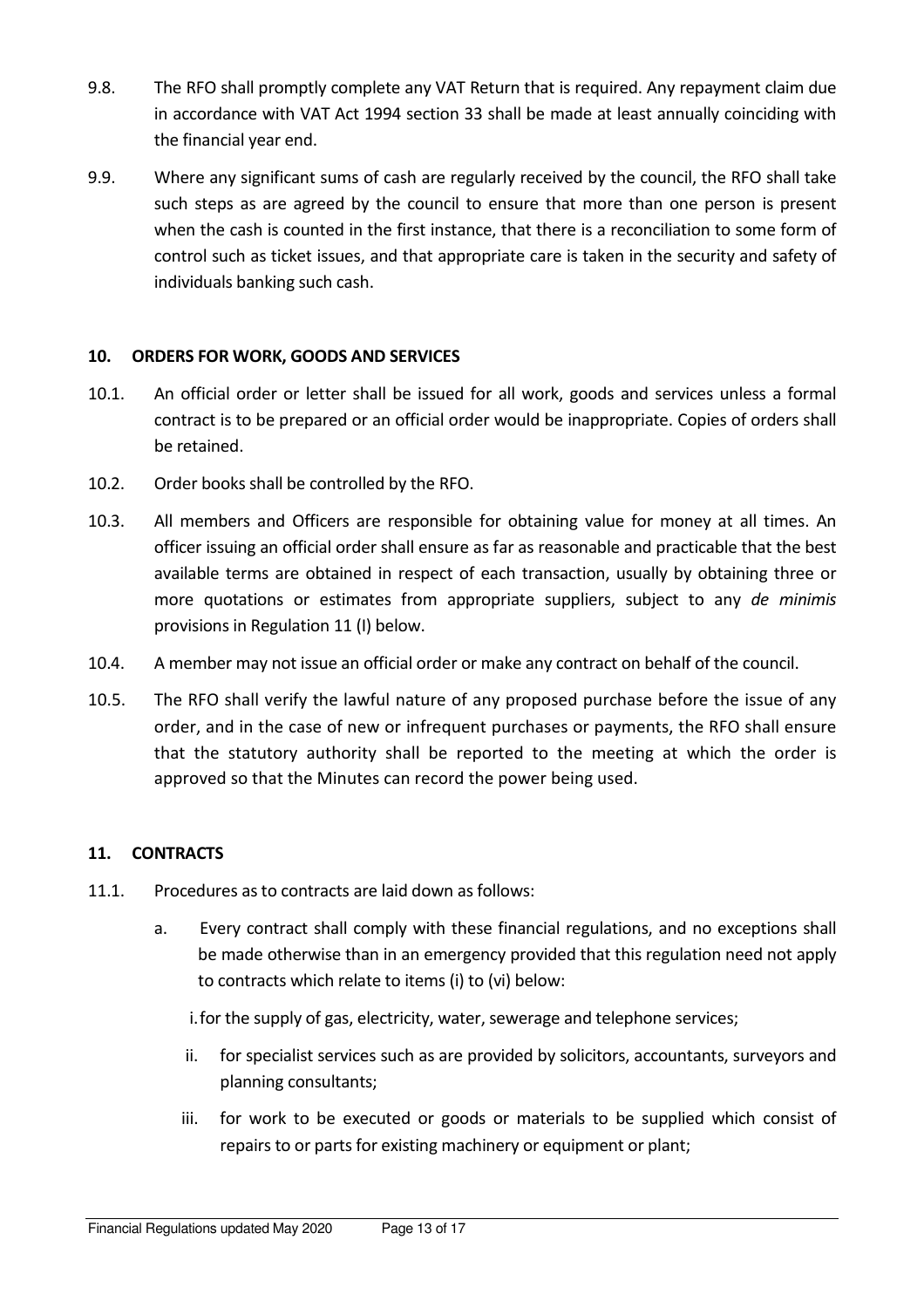- iv. for work to be executed or goods or materials to be supplied which constitute an extension of an existing contract by the Council;
- v. for additional audit work of the external Auditor up to an estimated value of £500 (in excess of this sum the Clerk and RFO shall act after consultation with the Chairman and Vice Chairman of council); and
- vi. for goods or materials proposed to be purchased which are proprietary articles and / or are only sold at a fixed price.
- b. Where the council intends to procure or award a public supply contract, public service contract or public works contract as defined by The Public Contracts Regulations 2015 ("The Regulations") which is valued at £25,000 or more, the council shall comply with the relevant requirements of the Regulations<sup>1</sup>.
- c. The full requirements of The Regulations, as applicable, shall be followed in respect of the tendering and award of a public supply contract, public service contract, or public works contract which exceed thresholds in The Regulations set by the Public Contracts Directive 2014/24/EU (which may change from time to time)  $2$ .
- d. When applications are made to waive financial regulations relating to contracts to enable a price to be negotiated without competition the reason shall be embodied in a recommendation to the council.
- e. Such invitation to tender shall state the general nature of the intended contract and the Clerk shall obtain the necessary technical assistance to prepare a specification in appropriate cases. The invitation shall in addition state that tenders must be addressed to the Clerk in the ordinary course of post. Each tendering firm shall be supplied with a specifically marked envelope in which the tender is to be sealed and remain sealed until the prescribed date for opening tenders for that contract.
- f. All sealed tenders shall be opened at the same time on the prescribed date by the Clerk in the presence of at least one member of council.
- g. Any invitation to tender issued under this regulation shall be subject to Standing Order 19 (c) and shall refer to the terms of the Bribery Act 2010.
- h. When it is to enter into a contract of less than £25,000 in value for the supply of goods or materials or for the execution of works or specialist services other than such goods, materials, works or specialist services as are excepted as set out in paragraph (a) the Clerk or RFO shall obtain 3 quotations (priced descriptions of the proposed supply); where the value is below £3,000 and above £100 the Clerk or RFO shall strive to obtain 3 estimates. Otherwise, Regulation 10 (3) above shall apply.

a. For public supply and public service contracts 209,000 Euros (£181,302)

 $\overline{a}$ 

<sup>1</sup> The Regulations require councils to use the Contracts Finder website to advertise contract opportunities, set out the procedures to be followed in awarding new contracts and to publicise the award of new contracts. 2 Thresholds currently applicable are:

b. For public works contracts 5,225,000 Euros (£4,551,413)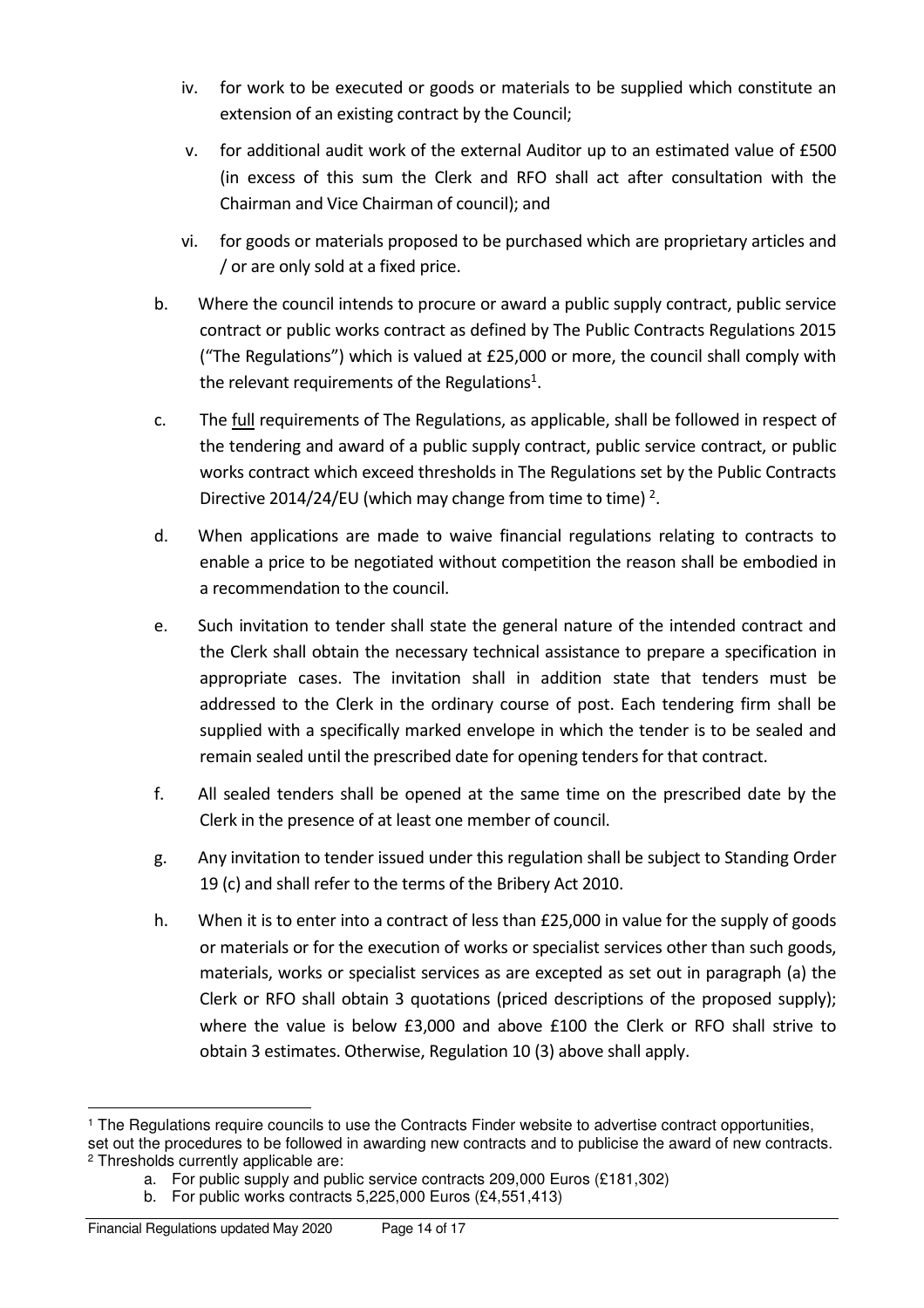- i. The council shall not be obliged to accept the lowest or any tender, quote or estimate.
- j. Should it occur that the council, or duly delegated committee, does not accept any tender, quote or estimate, the work is not allocated and the council requires further pricing, provided that the specification does not change, no person shall be permitted to submit a later tender, estimate or quote who was present when the original decision making process was being undertaken.

### 12. PAYMENTS UNDER CONTRACTS FOR BUILDING OR OTHER CONSTRUCTION WORKS

- 12.1. Payments on account of the contract sum shall be made within the time specified in the contract by the RFO upon authorised certificates of the architect or other consultants engaged to supervise the contract (subject to any percentage withholding as may be agreed in the particular contract).
- 12.2. Where contracts provide for payment by instalments the RFO shall maintain a record of all such payments. In any case where it is estimated that the total cost of work carried out under a contract, excluding agreed variations, will exceed the contract sum of 5% or more a report shall be submitted to the council.
- 12.3. Any variation to a contract or addition to or omission from a contract must be approved by the council and Clerk to the contractor in writing, the council being informed where the final cost is likely to exceed the financial provision

### 13. STORES AND EQUIPMENT

- 13.1. The officer in charge of each section shall be responsible for the care and custody of stores and equipment in that section.
- 13.2. Delivery Notes shall be obtained in respect of all goods received into store or otherwise delivered and goods must be checked as to order and quality at the time delivery is made.
- 13.3. Stocks shall be kept at the minimum levels consistent with operational requirements.
- 13.4. The RFO shall be responsible for periodic checks of stocks and stores at least annually.

### 14. ASSETS, PROPERTIES AND ESTATES

- 14.1. The Clerk shall make appropriate arrangements for the custody of all title deeds and Land Registry Certificates of properties held by the council. The RFO shall ensure a record is maintained of all properties held by the council, recording the location, extent, plan, reference, purchase details, nature of the interest, tenancies granted, rents payable and purpose for which held in accordance with Accounts and Audit Regulations.
- 14.2. No tangible moveable property shall be purchased or otherwise acquired, sold, leased or otherwise disposed of, without the authority of the council, together with any other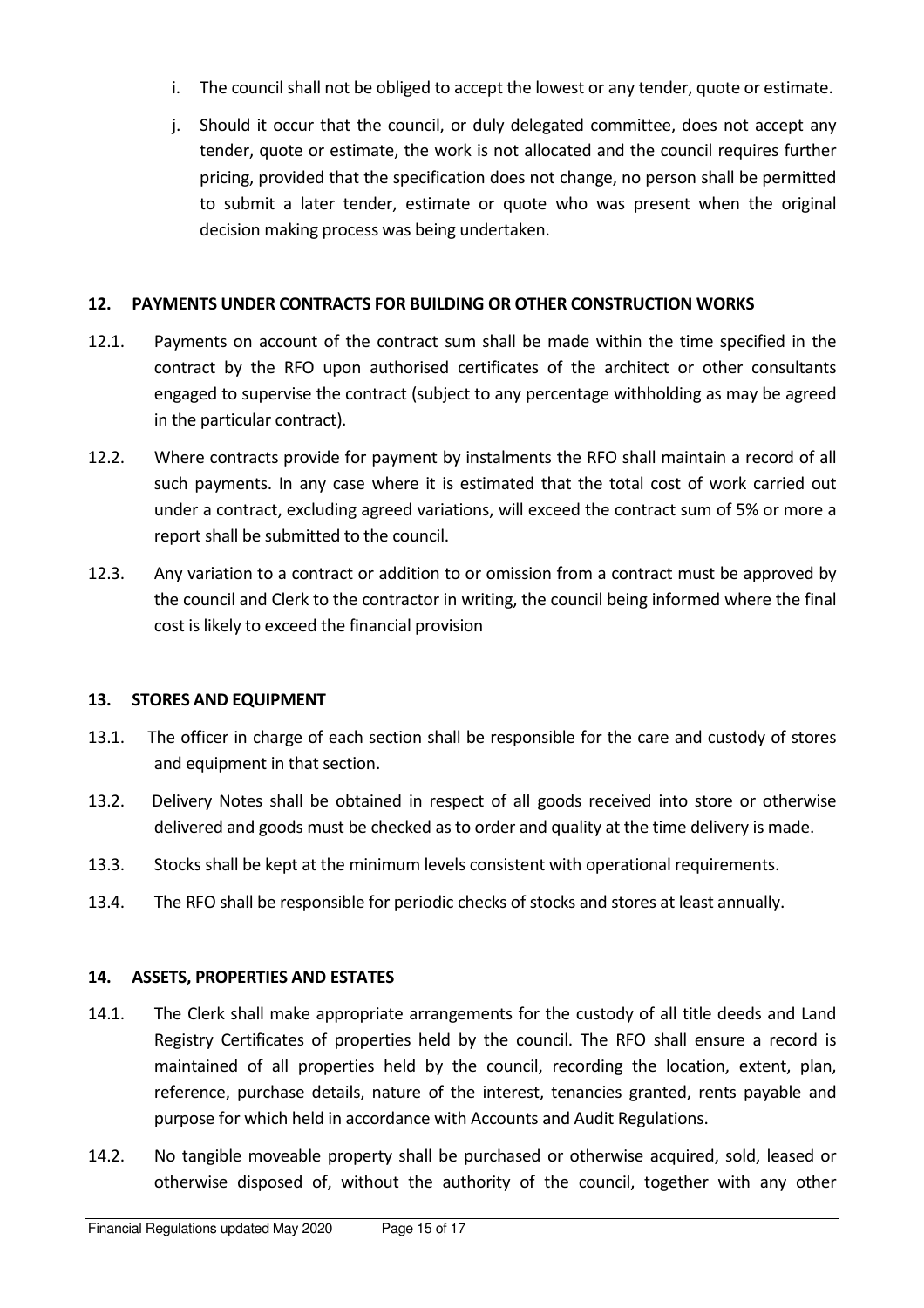consents required by law, save where the estimated value of any one item of tangible movable property does not exceed £250.

- 14.3. No real property (interests in land) shall be sold, leased or otherwise disposed of without the authority of the council, together with any other consents required by law, In each case a Report in writing shall be provided to council in respect of valuation and surveyed condition of the property (including matters such as planning permissions and covenants) together with a proper business case (including an adequate level of consultation with the electorate).
- 14.4. No real property (interests in land) shall be purchased or acquired without the authority of the full council. In each case a Report in writing shall be provided to council in respect of valuation and surveyed condition of the property (including matters such as planning permissions and covenants) together with a proper business case (including an adequate level of consultation with the electorate).
- 14.5. Subject only to the limit set in Reg. 14.2 above, no tangible moveable property shall be purchased or acquired without the authority of the full council. In each case a Report in writing shall be provided to council with a full business case.
- 14.6. The RFO shall ensure that an appropriate and accurate Register of Assets and Investments is kept up to date. The continued existence of tangible assets shown in the Register shall be verified at least annually, possibly in conjunction with a health and safety inspection of assets.

### 15. INSURANCE

- 15.1. Following the annual risk assessment (per Financial Regulation 17), the RFO shall effect all insurances and negotiate all claims on the council's insurers.
- 15.2. The RFO shall keep a record of all insurances effected by the council and the property and risks covered thereby and annually review it.
- 15.3. The RFO shall be notified of any loss liability or damage or of any event likely to lead to a claim, and shall report these to council at the next available meeting.
- 15.4. All appropriate members and employees of the council shall be included in a suitable form of security or fidelity guarantee insurance which shall cover the maximum risk exposure as determined annually by the council, or policy committee.

#### 16. RISK MANAGEMENT

16.1. The council is responsible for putting in place arrangements for the management of risk. The Clerk/RFO shall prepare, for approval by the council, risk management policy statements in respect of all activities of the council. Risk policy statements and consequential risk management arrangements shall be reviewed by the council at least annually.